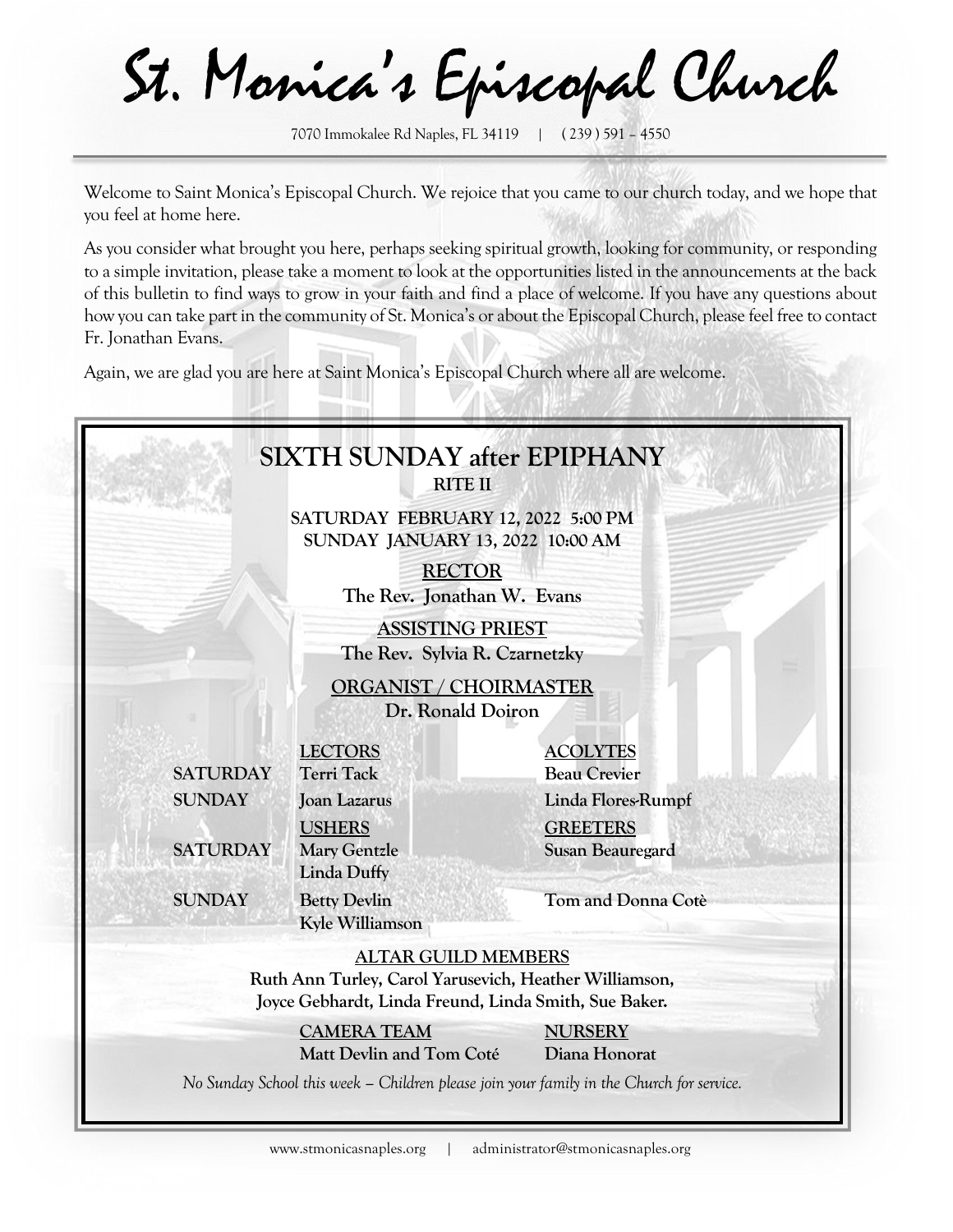**Service begins with the lighting of the candles and the organ voluntary. Please use this time for silent prayer and meditation.**

| <b>Voluntary</b> 5 PM Voluntary                           | With the Lord Begin Your Task<br>St. Monica's Handbell Choir | Peter Frank, Arr. Weber |
|-----------------------------------------------------------|--------------------------------------------------------------|-------------------------|
| 10 AM Anthem                                              | Andante in A Major                                           | Georg Friedrich Handel  |
| <b>Welcome and Announcements</b>                          |                                                              |                         |
| Please stand as you are able<br><b>Hymn in Procession</b> | All My Hope on God Is Founded                                | Hymn 665                |
| <b>Opening Acclamation</b>                                |                                                              |                         |
| Celebrant                                                 | Blessed be God: Father, Son, and Holy Spirit.                |                         |
| People                                                    | And blessed be his kingdom, now and for ever. Amen.          |                         |

## **Collect for Purity**

Almighty God, to you all hearts are open, all desires known, and from you no secrets are hid: Cleanse the thoughts of our hearts by the inspiration of your Holy Spirit, that we may perfectly love you, and worthily magnify your holy Name; through Christ our Lord. *Amen*.

**Gloria Glory to God in the Highest Robert Powell, S - 280** 

**Glory to God in the highest, and peace to his people on earth. Lord God, heavenly King, almighty God and Father, we worship you, we give you thanks, we praise you for your glory. Lord Jesus Christ, only Son of the Father, Lord God, Lamb of God, you take away the sin of the world: have mercy on us; you are seated at the right hand of the Father: receive our prayer. For you alone are the Holy One, you alone are the Lord, you alone are the Most High, Jesus Christ, with the Holy Spirit, in the glory of God the Father. Amen.**

# **Collect of the Day**

| Celebrant | The Lord be with you. |
|-----------|-----------------------|
| People    | And also with you.    |
| Celebrant | Let us pray.          |

O God, the strength of all who put their trust in you: Mercifully accept our prayers; and because in our weakness we can do nothing good without you, give us the help of your grace, that in keeping your commandments we may please you both in will and deed; through Jesus Christ our Lord, who lives and reigns with you and the Holy Spirit, one God, for ever and ever. **Amen.**

# **The Word of God**

## *Please Be Seated*

## **The First Reading** I. **Just 2018** Is remiah 17 : 5 – 10

Thus says the Lord: Cursed are those who trust in mere mortals and make mere flesh their strength, whose hearts turn away from the Lord. They shall be like a shrub in the desert, and shall not see when relief comes. They shall live in the parched places of the wilderness, in an uninhabited salt land. Blessed are those who trust in the Lord, whose trust is the Lord. They shall be like a tree planted by water, sending out its roots by the stream. It shall not fear when heat comes, and its leaves shall stay green; in the year of drought it is not anxious, and it does not cease to bear fruit. The heart is devious above all else; it is perverse- who can understand it? I the Lord test the mind and search the heart, to give to all according to their ways, according to the fruit of their doings.

Reader The Word of the Lord. **People Thanks be to God.**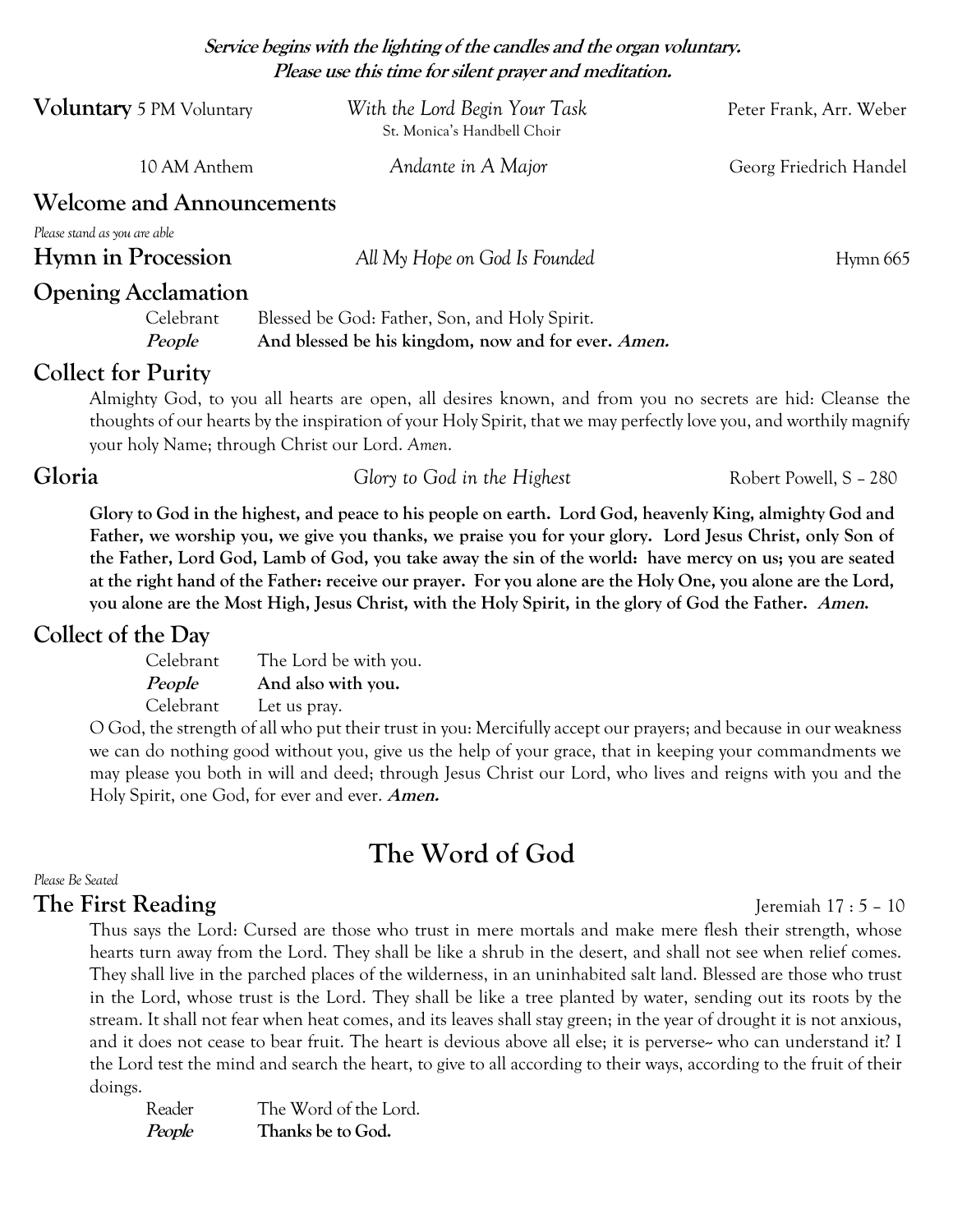

everything they / do shall / prosper.

- 4 It is not so with the / wicked;\* they are like chaff / which the wind / blows away.
- 5 Therefore the wicked shall not stand upright when / judgment comes,\* nor the sinner in the council / of the righteous.
- 6 For the LORD knows the way of the / righteous,\* but the way of the / wicked / is doomed.

# **The Second Reading** ( **5 PM Service Only** )1 Corinthians 15 : 12 –20

Now if Christ is proclaimed as raised from the dead, how can some of you say there is no resurrection of the dead? If there is no resurrection of the dead, then Christ has not been raised; and if Christ has not been raised, then our proclamation has been in vain and your faith has been in vain. We are even found to be misrepresenting God, because we testified of God that he raised Christ-whom he did not raise if it is true that the dead are not raised. For if the dead are not raised, then Christ has not been raised. If Christ has not been raised, your faith is futile and you are still in your sins. Then those also who have died in Christ have perished. If for this life only we have hoped in Christ, we are of all people most to be pitied. But in fact Christ has been raised from the dead, the first fruits of those who have died.

| Reader | The Word of the Lord. |
|--------|-----------------------|
| People | Thanks be to God.     |

| Please stand as you are able |                                  |                  |
|------------------------------|----------------------------------|------------------|
| <b>Gradual Hymn</b>          | O for a Thousand Tongues to Sing | Hymn $493$       |
|                              | (Stanzas 1, 4, and 5 only)       |                  |
| The Gospel                   |                                  | Luke $6:17 - 26$ |

Celebrant The Holy Gospel of our Savior Jesus Christ according to Luke. **People Glory to you, Lord Christ.** 

Jesus came down with the twelve apostles and stood on a level place, with a great crowd of his disciples and a great multitude of people from all Judea, Jerusalem, and the coast of Tyre and Sidon. They had come to hear him and to be healed of their diseases; and those who were troubled with unclean spirits were cured. And all in the crowd were trying to touch him, for power came out from him and healed all of them. Then he looked up at his disciples and said: "Blessed are you who are poor, for yours is the kingdom of God. "Blessed are you who are hungry now, for you will be filled. "Blessed are you who weep now, for you will laugh. "Blessed are you when people hate you, and when they exclude you, revile you, and defame you on account of the Son of Man. Rejoice in that day and leap for joy, for surely your reward is great in heaven; for that is what their ancestors did to the prophets." "But woe to you who are rich, for you have received your consolation. "Woe to you who are full now, for you will be hungry. "Woe to you who are laughing now, for you will mourn and weep. "Woe to you when all speak well of you, for that is what their ancestors did to the false prophets."

| Celebrant | The Gospel of the Lord.     |
|-----------|-----------------------------|
| People    | Praise to you, Lord Christ. |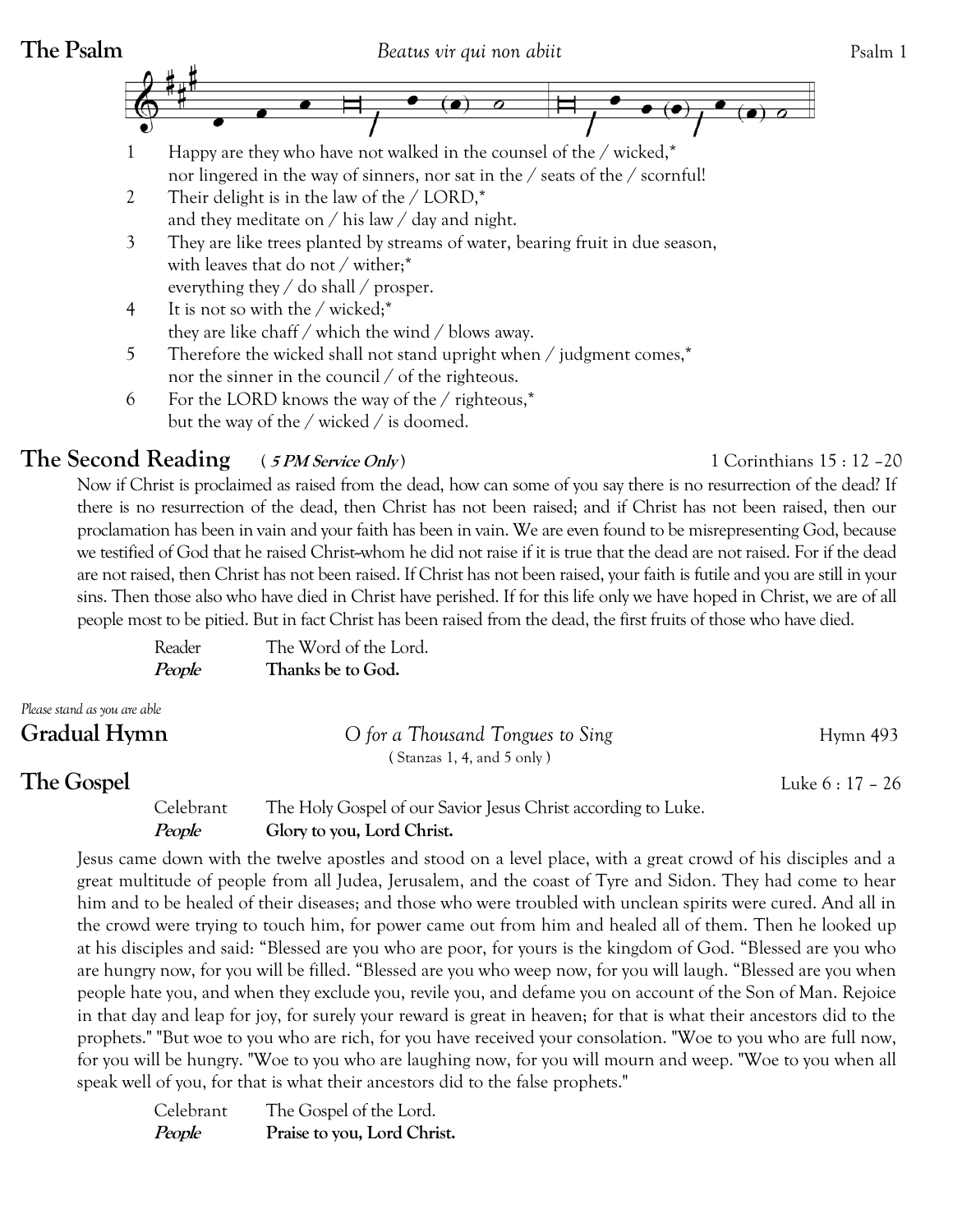*Please stand as you are able*

# **The Nicene Creed**

**We believe in one God, the Father, the Almighty, maker of heaven and earth, of all that is, seen and unseen. We believe in one Lord, Jesus Christ, the only Son of God, eternally begotten of the Father, God from God, Light from Light, true God from true God, begotten, not made, of one Being with the Father. Through him all things were made. For us and for our salvation he came down from heaven: by the power of the Holy Spirit he became incarnate from the Virgin Mary, and was made man. For our sake he was crucified under Pontius Pilate; he suffered death and was buried. On the third day he rose again in accordance with the Scriptures; he ascended into heaven and is seated at the right hand of the Father. He will come again in glory to judge the living and the dead, and his kingdom will have no end. We believe in the Holy Spirit, the Lord, the giver of life, who proceeds from the Father and the Son. With the Father and the Son he is worshiped and glorified. He has spoken through the Prophets. We believe in one holy catholic and apostolic Church. We acknowledge one baptism for the forgiveness of sins. We look for the resurrection of the dead, and the life of the world to come. Amen.**

*Please Stand, Knee,or Sit Reverently*

# **The Prayers of the People**

*The Leader and People pray responsively*

In peace, we pray to you, Lord God.

*Silence*

For all people in their daily life and work; **For our families, friends, and neighbors, and for those who are alone.**

For this community, the nation, and the world;

**For all who work for justice, freedom, and peace.**

For the just and proper use of your creation;

**For the victims of hunger, fear, injustice, and oppression.**

For all who are in danger, sorrow, or any kind of trouble; **For those who minister to the sick, the friendless, and the needy.**

For the peace and unity of the Church of God;

**For all who proclaim the Gospel, and all who seek the Truth.**

For Michael our Presiding Bishop, and Dabney our Bishop; and for all bishops and other ministers.

**For all who serve God in his Church.**

For the special needs and concerns of this congregation.

### *Silence*

*The People may add their own petitions*

Hear us, Lord;

**For your mercy is great.**

We thank you, Lord, for all the blessings of this life.

### *Silence*

*The People may add their own thanksgivings*

We will exalt you, O God our King;

## **And praise your Name for ever and ever.**

We pray for all who have died, that they may have a place in your eternal kingdom.

*Silence*

*The People may add their own petitions*

Lord, let your loving-kindness be upon them;

## **Who put their trust in you.**

*Silence*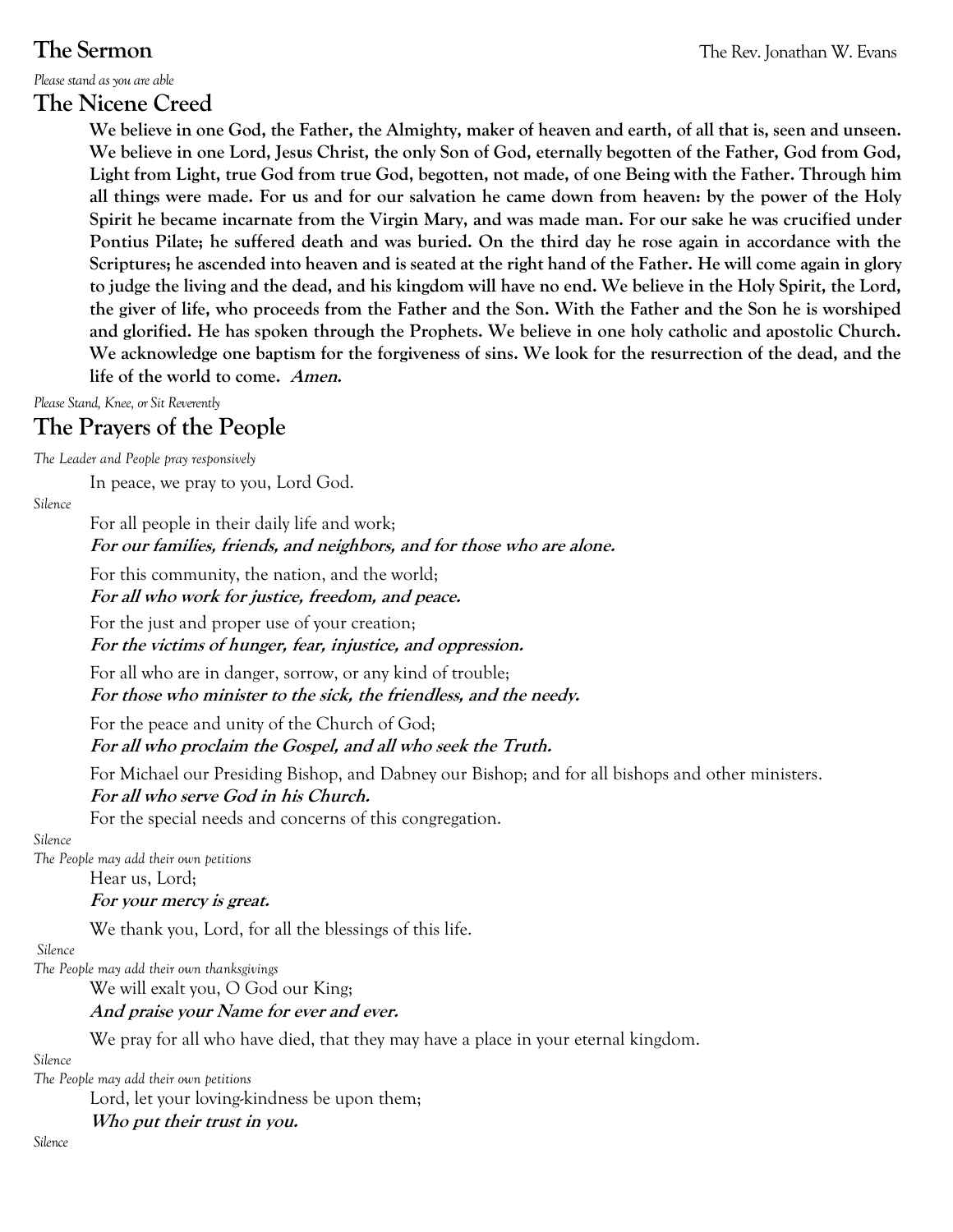# **Concluding Collect**

O Lord our God, accept the fervent prayers of your people; in the multitude of your mercies, look with compassion upon us and all who turn to you for help; for you are gracious, O lover of souls, and to you we give glory, Father, Son, and Holy Spirit, now and forever. **Amen.**

# **Confession and Absolution**

|                               | Celebrant           | Let us confess our sins against God and our neighbor.                                                                                                                                                                                                                                                                                                                                                                                                 |
|-------------------------------|---------------------|-------------------------------------------------------------------------------------------------------------------------------------------------------------------------------------------------------------------------------------------------------------------------------------------------------------------------------------------------------------------------------------------------------------------------------------------------------|
| Silence may be observed.      |                     |                                                                                                                                                                                                                                                                                                                                                                                                                                                       |
|                               | All                 | Most merciful God, we confess that we have sinned against you in thought, word, and<br>deed, by what we have done, and by what we have left undone. We have not loved you<br>with our whole heart; we have not loved our neighbors as ourselves. We are truly sorry<br>and we humbly repent. For the sake of your Son Jesus Christ, have mercy on us and<br>forgive us; that we may delight in your will, and walk in your ways, to the glory of your |
|                               | Celebrant           | Name. Amen.<br>Almighty God have mercy on you, forgive you all your sins through our Lord Jesus Christ,<br>strengthen you in all goodness, and by the power of the Holy Spirit keep you in eternal life.<br>Amen.                                                                                                                                                                                                                                     |
| Please stand as you are able. |                     |                                                                                                                                                                                                                                                                                                                                                                                                                                                       |
| The Peace                     |                     |                                                                                                                                                                                                                                                                                                                                                                                                                                                       |
|                               | Celebrant<br>People | The peace of the Lord be always with you.<br>And also with you.                                                                                                                                                                                                                                                                                                                                                                                       |

# **The Holy Communion**

# **Offertory Sentence**

Ascribe to the Lord the honor due his Name; bring offerings and come into his courts.

# **During the Offering**

| 5 PM Voluntary                                                     | O Lord, We Praise You<br>St. Monica's Handbell Choir                                                                                                                                                                                                                                                                                                                                                                                                                                                                                                                                       | Arr. Jacob Weber |
|--------------------------------------------------------------------|--------------------------------------------------------------------------------------------------------------------------------------------------------------------------------------------------------------------------------------------------------------------------------------------------------------------------------------------------------------------------------------------------------------------------------------------------------------------------------------------------------------------------------------------------------------------------------------------|------------------|
| 10 AM Anthem                                                       | Since by Man Came Death from <b>Messiah</b><br>St. Monica's Choir                                                                                                                                                                                                                                                                                                                                                                                                                                                                                                                          | G. F. Handel     |
| Please stand as you are able.                                      |                                                                                                                                                                                                                                                                                                                                                                                                                                                                                                                                                                                            |                  |
| <b>Offertory Hymn</b>                                              | What Gift Can We Bring                                                                                                                                                                                                                                                                                                                                                                                                                                                                                                                                                                     | <b>VF118</b>     |
| Give<br>$\overline{2}$<br>What words<br>who<br>Give<br>what<br>for | 72<br>What gift<br>bring,<br>what<br>can we<br>pres - ent, what<br>to - ken?<br>thanks<br>for the<br>for<br>past,<br>those<br>who had<br>vi - sion,<br>can con - vey<br>the<br>it<br>day?<br>this<br>joy<br>of<br>plant -<br>ed and<br>wa - tered so<br>dreams could come<br>true.<br>When grate - ful we<br>mem - bering, re -<br>come,<br>$\sim$<br>joic - ing,<br>re<br>thanks<br>for the<br>for<br>now,<br>stud - y<br>for<br>wor - ship,<br>song<br>of<br>can<br>fer<br>we<br>in<br>hon - or<br>praise?<br>and<br>mis - sion<br>that<br>bids<br>us turn<br>prayer in -<br>to<br>deed. |                  |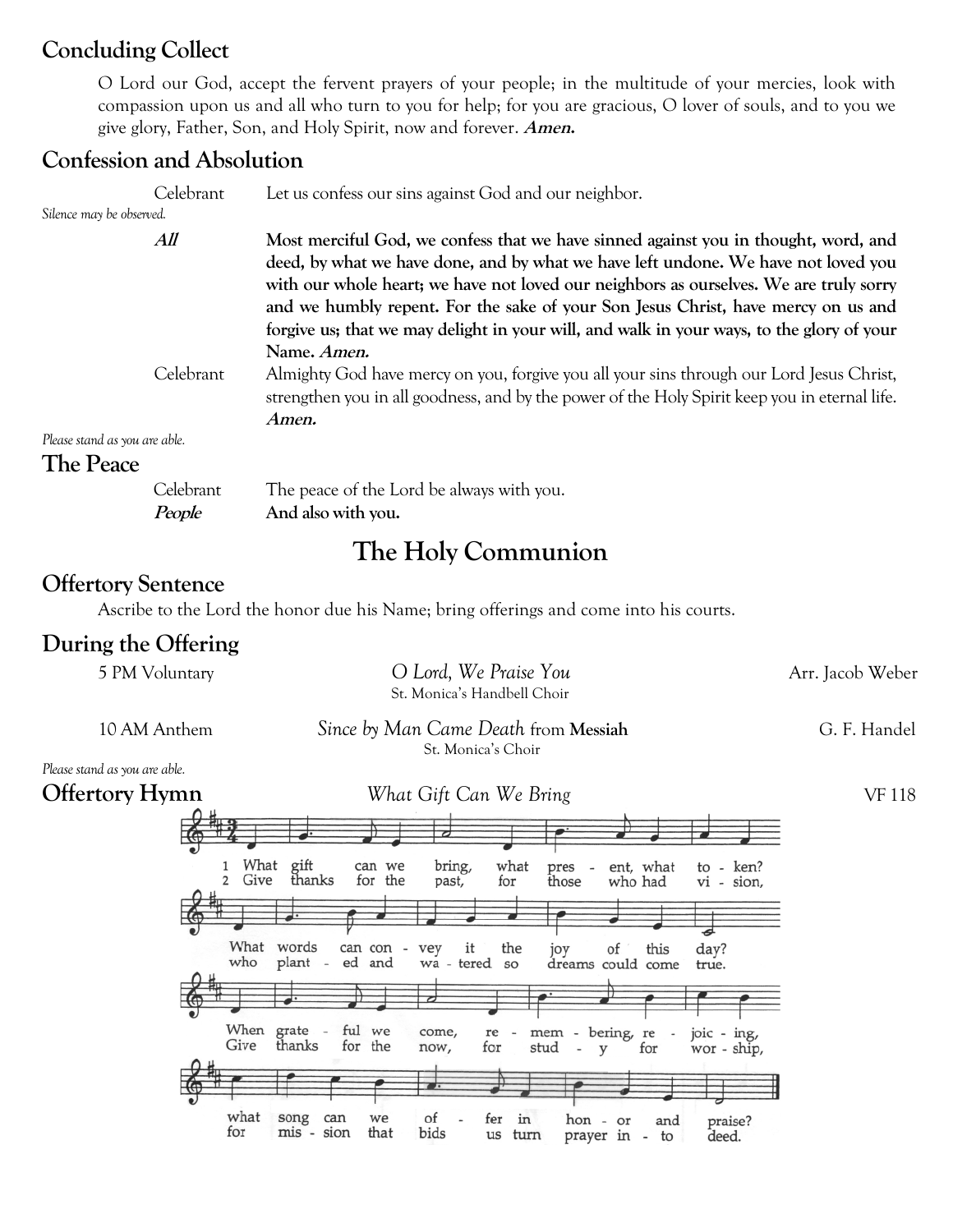# **The Great Thanksgiving Eucharistic Prayer D, BCP 372**

| Celebrant     | The Lord be with you.                      |
|---------------|--------------------------------------------|
| People        | And also with you.                         |
| Celebrant     | Lift up your hearts.                       |
| <i>People</i> | We lift them to the Lord.                  |
| Celebrant     | Let us give thanks to the Lord our God.    |
| <i>People</i> | It is right to give him thanks and praise. |
|               |                                            |

## *The Celebrant continues*:

It is truly right to glorify you, Father, and to give you thanks; for you alone are God, living and true, dwelling in light inaccessible from before time and for ever. Fountain of life and source of all goodness, you made all things and fill them with your blessing; you created them to rejoice in the splendor of your radiance.

Countless throngs of angels stand before you to serve you night and day; and, beholding the glory of your presence, they offer you unceasing praise. Joining with them, and giving voice to every creature under heaven, we acclaim you, and glorify your Name, as we sing,

# **Sanctus and Benedictus** *Holy, Holy, Holy Lord* R. Proulx, S - 125

**Holy, holy, holy Lord, God of power and might, heaven and earth are full of your glory.**

**Hosanna in the highest. Blessed is he who comes in the name of the Lord. Hosanna in the highest.**

*The Celebrant continues*:

We acclaim you, holy Lord, glorious in power. Your mighty works reveal your wisdom and love. You formed us in your own image, giving the whole world into our care, so that, in obedience to you, our Creator, we might rule and serve all your creatures. When our disobedience took us far from you, you did not abandon us to the power of death. In your mercy you came to our help, so that in seeking you we might find you. Again and again you called us into covenant with you, and through the prophets you taught us to hope for salvation.

Father, you loved the world so much that in the fullness of time you sent your only Son to be our Savior. Incarnate by the Holy Spirit, born of the Virgin Mary, he lived as one of us, yet without sin. To the poor he proclaimed the good news of salvation; to prisoners, freedom; to the sorrowful, joy. To fulfill your purpose he gave himself up to death; and, rising from the grave, destroyed death, and made the whole creation new.

And, that we might live no longer for ourselves, but for him who died and rose for us, he sent the Holy Spirit, his own first gift for those who believe, to complete his work in the world, and to bring to fulfillment the sanctification of all.

When the hour had come for him to be glorified by you, his heavenly Father, having loved his own who were in the world, he loved them to the end; at supper with them he took bread, and when he had given thanks to you, he broke it, and gave it to his disciples, and said, "Take, eat: This is my Body, which is given for you. Do this for the remembrance of me."

After supper he took the cup of wine; and when he had given thanks, he gave it to them, and said, "Drink this, all of you: This is my Blood of the new Covenant, which is shed for you and for many for the forgiveness of sins. Whenever you drink it, do this for the remembrance of me."

Father, we now celebrate this memorial of our redemption. Recalling Christ's death and his descent among the dead, proclaiming his resurrection and ascension to your right hand, awaiting his coming in glory; and offering to you, from the gifts you have given us, this bread and this cup, we praise you and we bless you.

# **Memorial Acclamation** *We Praise You* McNeil Robinson, S - 141

## **We praise you, we bless you, we give thanks to you, and we pray to you, Lord our God.** *The Celebrant continues*:

Lord, we pray that in your goodness and mercy your Holy Spirit may descend upon us, and upon these gifts, sanctifying them and showing them to be holy gifts for your holy people, the bread of life and the cup of salvation, the Body and Blood of your Son Jesus Christ.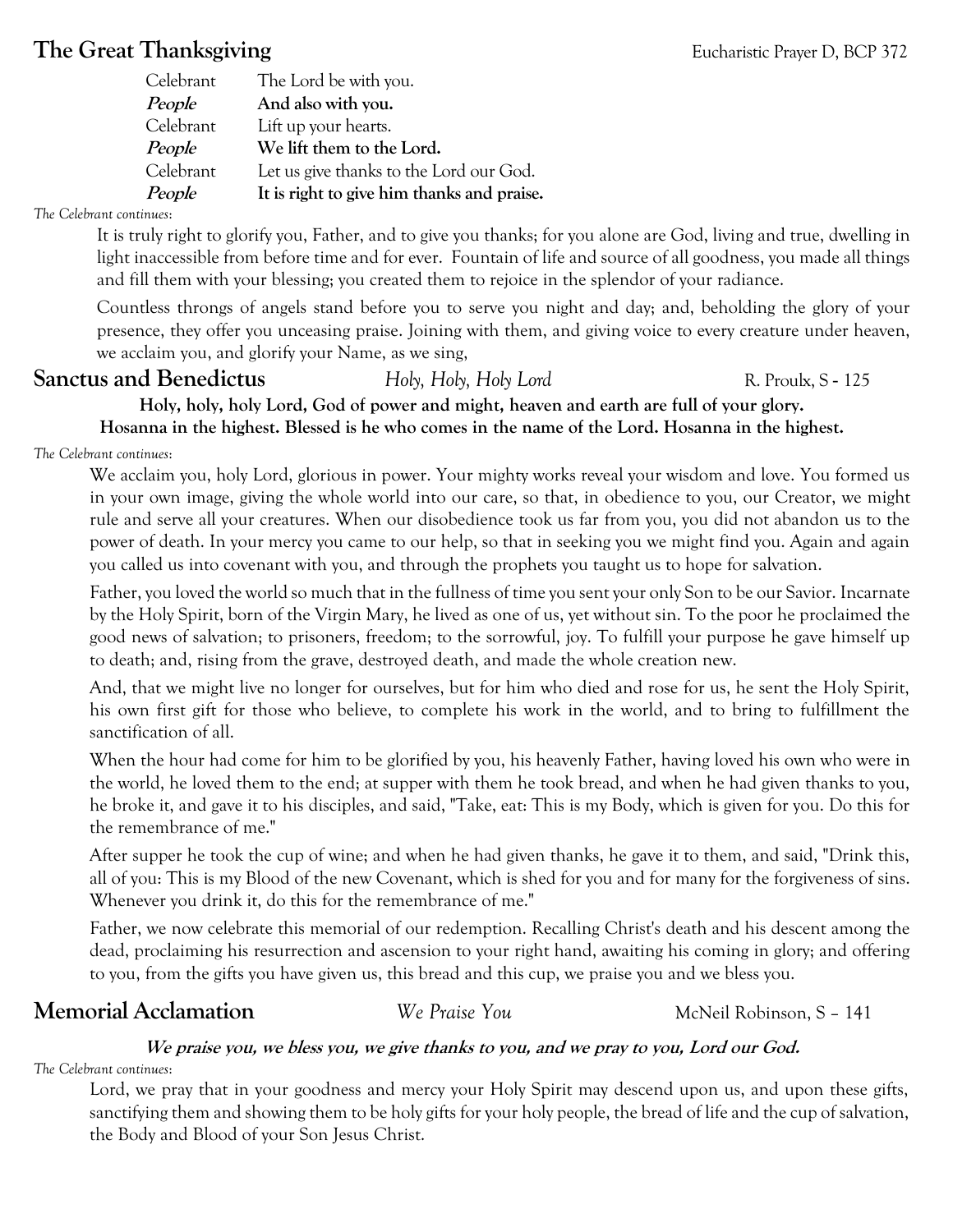Grant that all who share this bread and cup may become one body and one spirit, a living sacrifice in Christ, to the praise of your Name.

Remember, Lord, your one holy catholic and apostolic Church redeemed by the blood of your Christ. Reveal its unity, guard its faith, and preserve it in peace.

And grant that we may find our inheritance with St. Monica all the saints who have found favor with you in ages past. We praise you in union with them and give you glory through your Son Jesus Christ our Lord.

Through Christ, and with Christ, and in Christ, all honor and glory are yours, Almighty God and Father, in the unity of the Holy Spirit, for ever and ever.

**Amen** *Amen Amen McNeil Robinson, S – 147* **Amen. Amen. Amen.**

# **The Lord's Prayer**

As our Savior Christ has taught us, we now pray,

**Our Father in heaven, hallowed be your Name, your kingdom come, your will be done, on earth as in heaven. Give us today our daily bread. Forgive us our sin as we forgive those who sin against us. Save us from the time of trial, and deliver us from evil. For the kingdom, the power, the glory are yours, now and for ever. Amen.**

# **The Breaking of the Bread**

**Fraction Anthem** *Christ Our Passover* David Hurd, S – 154

# **Prayer for Spiritual Communion** (10 AM Service Only)

**My Jesus, I believe that you are truly present in the Blessed Sacrament of the Altar. I love you above all things, and long for you in my soul. Since I cannot receive you in the Sacrament of your Body and Blood, come spiritually into my heart. Cleanse and strengthen me with your grace, Lord Jesus, and let me never be separated from you. May I live in you, and you in me, in this life and in the life to come. Amen.**

*You are invited and encouraged to come to God's table. The communion bread is received on an outstretched palm. If you wish to receive a blessing instead of the sacrament, please cross your arms over your chest.*

| <b>Communion Voluntary 5PM</b> |      | Chorale for Bells<br>St. Monica's Handbell Choir | Johann Wolfgang Franck |
|--------------------------------|------|--------------------------------------------------|------------------------|
| <b>Communion Anthem</b>        | 10AM | In Thee, O Lord<br>St. Monica's Choir            | Franz Joseph Haydn     |
| Communion Hymn                 |      | Deck Thyself, My Soul, with Gladness             | $Hymn$ 339             |

*Please stand as you are able.*

## **Prayer of Thanksgiving**

**Almighty and everliving God, we thank you for feeding us with the spiritual food of the most precious Body and Blood of your Son our Savior Jesus Christ; and for assuring us in these holy mysteries that we are living members of the Body of your Son, and heirs of your eternal kingdom. And now, Father, send us out to do the work you have given us to do, to love and serve you as faithful witnesses of Christ our Lord. To him, to you, and to the Holy Spirit, be honor and glory, now and for ever. Amen.**

# **The Blessing**

# **The Dismissal**

| Celebrant | Go in peace to love and serve the Lord. |
|-----------|-----------------------------------------|
| People    | Thanks be to God.                       |